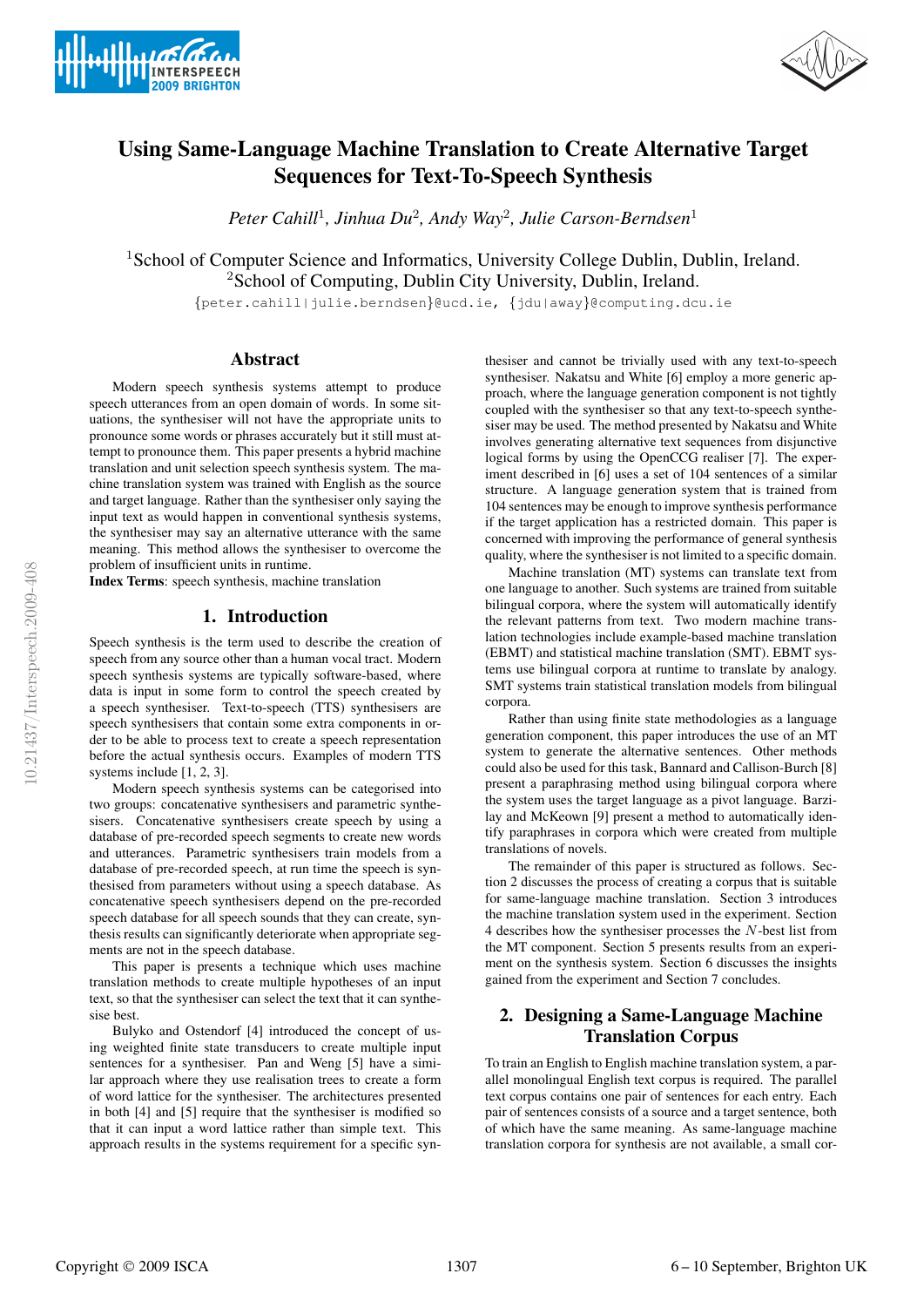pus suitable for a proof-of-concept experiment was developed as part of the work presented in this paper.

The ARCTIC [10] corpus was used as a starting point for the MT corpus. The ARCTIC corpus seemed appropriate for this task for the following reasons: it is freely available, it does not contain any non-permissive distribution terms, it is commonly used in the speech synthesis domain and there are currently 7 different free speech databases available that use the ARCTIC corpus. The machine translation system that is trained from the ARCTIC-based corpus is suitable for use with the 7 ARCTIC synthesis voices. Other speech synthesis corpora are often only used to record a single voice, and therefore would need a different parallel text to be created for each one. The training corpus contained 500 (i.e. 250 pairs of) sentences which were created by a native English speaker. The corpus was structured so that the ARCTIC sentences were always the target element in each pair of sentences. The motivation for this structure was for the machine translation system to learn to translate from *general* English to *ARCTIC* English. While both *general* English to *ARCTIC* English are in fact English, this method will encourage the machine translation system to translate general English (i.e. user input) to the English phrases that occur in the ARCTIC corpus, which are the phrases the synthesiser can say best.

Table 1: *Example translation in the corpus.*

| He moved away as quietly as he had come. |
|------------------------------------------|
| He left as quietly as he had arrived.    |

Table 1 illustrates an example of one of the translated sentences. Not all sentences had a translation possible, This was due to the fact that synthesis corpora (including the ARCTIC corpus), are designed to provide an optimal selection of units within a minimal amount of text. As a result, some of the entries in the corpus were not well formed, and therefore it was not possible to translate them. For example, the following text is from the ARCTIC corpus: *"New idea, he volunteered, brand new idea.", "Also a fellow Senator, Chauncey Depew, said.", "Eighteen, he added."*.

# 3. Using SMT to generate N-best List

The MATREX system [11] was used to process the parallel corpus. Its modules may comprise of wrappers around pre-existing software. Both source and target sides of the data set was chunked by using a marker-based chunker [12]. These chunks were then aligned using a dynamic programming, edit-distance-style algorithm and combined with phrase-based SMT-style chunks into a single translation model.

#### 3.1. SMT: Model Training

Word alignment links between the parallel sentences were identified using GIZA++ [13]. A phrase table was then heuristically extracted using the alignment links. The language model was trained with the SRILM [14] toolkit.

The same-language parallel corpus developed for this work is relatively small in comparison with common bilingual corpora. Given the current size of the corpus, the memory and time requirements are minimal. The phrase length was limited to 7 words and the language model was 5-gram. The size of the SMT phrase table is approximately 53k entries.

#### 3.2. EBMT: Marker-Based Chunking and Chunk Alignment

Besides the SMT phrase table, marker-based chunks were used as the syntax-based phrases to enhance the accuracy of phrase table. The chunking module is based on the Marker Hypothesis, a psycholinguistic constraint which posits that all languages are marked for surface syntax by a specific closed set of lexemes or morphemes which signify context. Using a set of closed-class (or "marker") words for a particular language (such as determiners, prepositions, conjunctions and pronouns) sentences are segmented into chunks. A chunk is created at each new occurrence of a marker word with the restriction that each chunk must contain at least one content (or non-marker) word.

In order to align the chunks obtained by the chunking procedures, an edit-distance-style dynamic programming alignment algorithm was used.

In the following,  $\alpha$  denotes an alignment between a target sequence  $e$  consisting of  $I$  chunks and a source sequence  $f$  consisting of J chunks. Given these sequences of chunks, we are looking for the most likely alignment  $\hat{a}$ :

$$
\hat{a} = \operatorname*{argmax}_{a} \mathbb{P}(a|e, f) = \operatorname*{argmax}_{a} \mathbb{P}(a, e|f)
$$

Alignments such as those obtained by an edit-distance algorithm are considered first, i.e.

$$
a = (t_1, s_1)(t_2, s_2) \dots (t_n, s_n),
$$

with  $\forall k \in [\![1, n]\!], t_k \in [\![0, I]\!]$  and  $s_k \in [\![0, J]\!]$ , and  $\forall k \leq k'$ :

 $t_k \leq t_{k'}$  or  $t_{k'} = 0$ ,  $s_k \leq s_{k'}$  or  $s_{k'} = 0$ ,

where  $t_k = 0$  (resp.  $s_k = 0$ ) denotes a non-aligned target (resp. source) chunk.

The following model is assumed:

$$
\mathbb{P}(a,e|f) = \Pi_k \mathbb{P}(t_k,s_k,e|f) = \Pi_k \mathbb{P}(e_{t_k}|f_{s_k}),
$$

where  $\mathbb{P}(e_0|f_i)$  (resp.  $\mathbb{P}(e_i|f_0)$ ) denotes the probability of an insertion (resp. deletion).

Assuming that the parameters  $\mathbb{P}(e_{t_k} | f_{s_k})$  are known, the most likely alignment is computed by an edit-distance algorithm in which distances are replaced by opposite-log-conditional probabilities.

Phrases of at most 7 words were extracted on each side. These phrases were then merged with the phrases extracted by the SMT system adding word alignment information, and this system was seeded with this additional information.

#### 3.3. Parameters Estimation for SLMT

The MATREX system is based on a log-linear model which includes translation model, language model, reordering model and some penalty features. For the parameters' estimation, the minimum error rate algorithm is employed to optimise the weights of each feature under the BLEU evaluation metric scores [15]. Moses [16] was the MT decoder used in the work presented in this paper.

The development set included 449 sentences where there was only one reference per source sentence. The N-best list for the parameters tuning process was 100-best.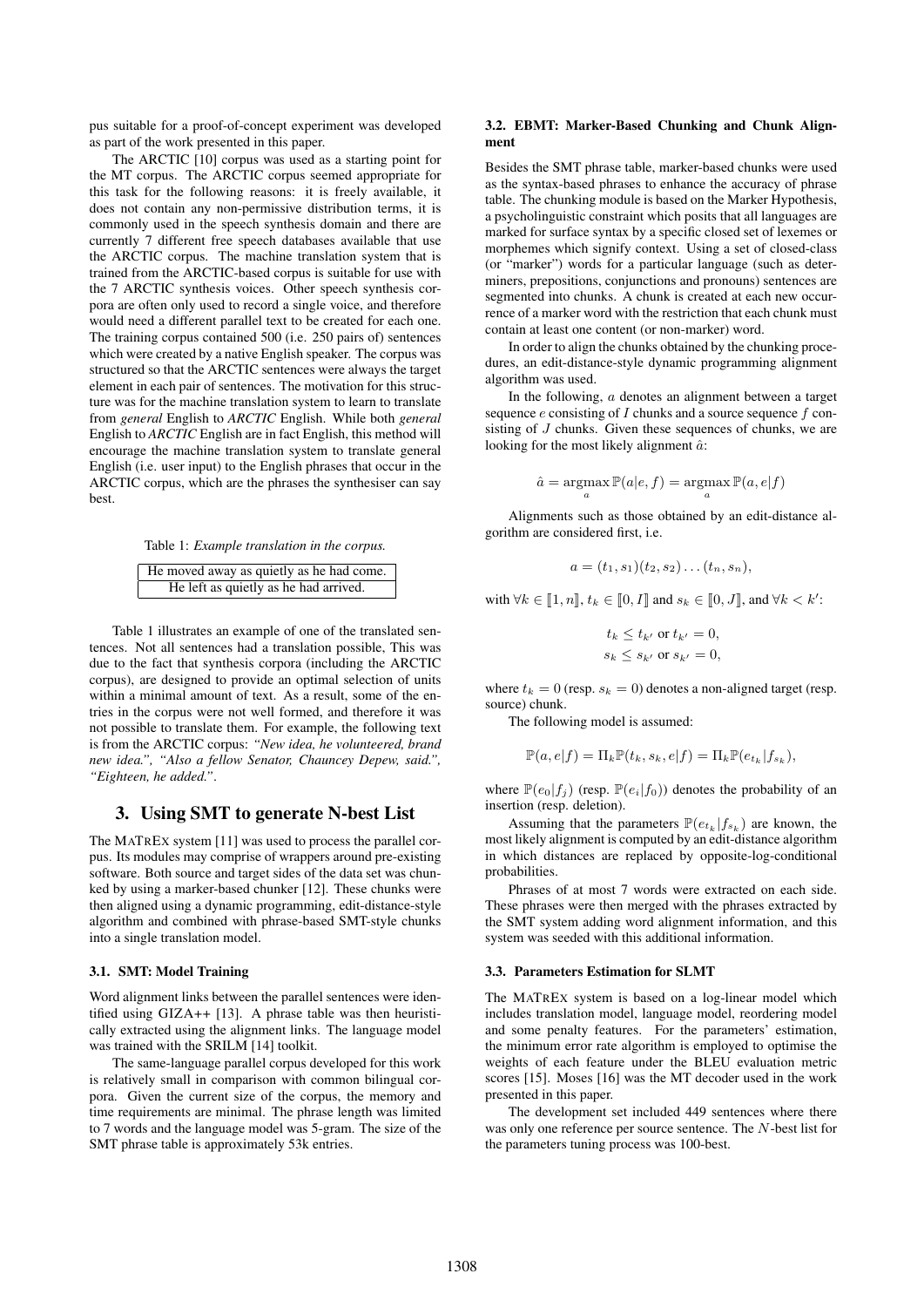# 4. Incorporating the MT N-best into Speech Synthesis

The concept presented in this paper is to use the  $N$ -best hypotheses from the machine translation system as input to the synthesiser. From the set of  $N$ -best hypotheses, the synthesiser itself can identify which one of the hypotheses it can say best from looking at the content of each sentence and the units that are available in its speech database.



Figure 1: *Overview of synthesis from the same-language machine translation system.*

Figure 1 illustrates an overview of the synthesis process. The input text is passed to the same-language machine translation (SLMT) system. The output of the SLMT system is several hypotheses, which are all passed to the speech synthesiser. The speech synthesiser will then estimate how well it can synthesise each of the SLMT hypotheses. The text which the synthesiser estimates it can say best is the one that is chosen to be said in the final synthesis result.

For the experiments presented in this paper, a unit selection diphone synthesiser was used. As a concatenative synthesiser, a unit selection synthesiser contains at least two metrics that can be used as factors to estimate the quality of the utterance being synthesised: the total number of joins required and the total path cost.

### 4.1. Total Number of Joins Required

It is common for concatenative synthesisers to encourage continuous segments from their database, so that if the target sequence were to contain  $N$  units, the synthesiser will need to concatenate fewer than  $N$  segments. It is reasonable to assume that the fewer the segments that need to be joined, the better the speech will be. For example, if the synthesiser can create the target utterance by using just 1 segment, then the speech would sound perfect as it would be a section of a spoken utterance.

When the synthesiser is presented with several texts it is possible for it to count how many joins each utterance would require. This can indicate which utterance will sound best.

#### 4.2. Total Join Cost

The general unit selection algorithm as presented by Hunt and Black [17] consists of searching for the best path of units through a fully connected network of units. For each candidate unit in the target sequence, the candidate unit is measured in terms of its similarity to a target unit, as well as how well it could be concatenated to a previous unit. A search then occurs through all possible units to see which sequence of units has the best cost. The search is ideally done using a Viterbi search, although some systems may perform the search using some form of optimisation which is not guaranteed to identify the optimal path but will still return a near-optimal path at a significantly lower computational cost.

# 5. Results

A diphone unit selection speech synthesiser was trained on the ARCTIC BDL speech data. The machine translation system was trained on the corpus that was created as part of the work presented in this paper. A test corpus was also created, which intentionally contained phrases that do not occur in the synthesisers speech data. Due to the fact that the machine translation training corpus is relatively small when compared to typical machine translation corpora, the test set intentionally used some of the vocabulary present in the machine translation corpus. The test corpus contained 30 sentences. This approach seemed sufficient for a proof-of-concept experiment.

Table 2 illustrates an example output of the SLMT system. The input sentence was "You need to rest, said Tony.". The SLMT outputs maintained the sentence meaning.

Table 2: *Example system output for the sentence "You need to rest, said Tony.".*

| Input: You need to rest, said Tony. |
|-------------------------------------|
| You must sleep, said Tony.          |
| You must sleep, replied Tony.       |
| You must rest, said Tony.           |

Figure 2 illustrates the results from the experiment. In the majority of cases, the synthesiser produced better results when using the set of sentences in the machine translation N-best output. Figure 2 contains a box-plot of the total join costs when the system used the MT component (*With MT*) and when it did not use the MT component (*No MT*). In 2 of the 30 utterances, the original utterance could be synthesised better than any of the machine translation  $N$ -best output. In such cases, this occurs due to the training data being relatively small, where the N-best list may only contain a single entry. This justifies the system architecture as illustrated in figure 1, where the original text is also considered equally to the N-best candidates from the machine translation.



Figure 2: *Total join cost for the original text compared to the best SLMT text.*